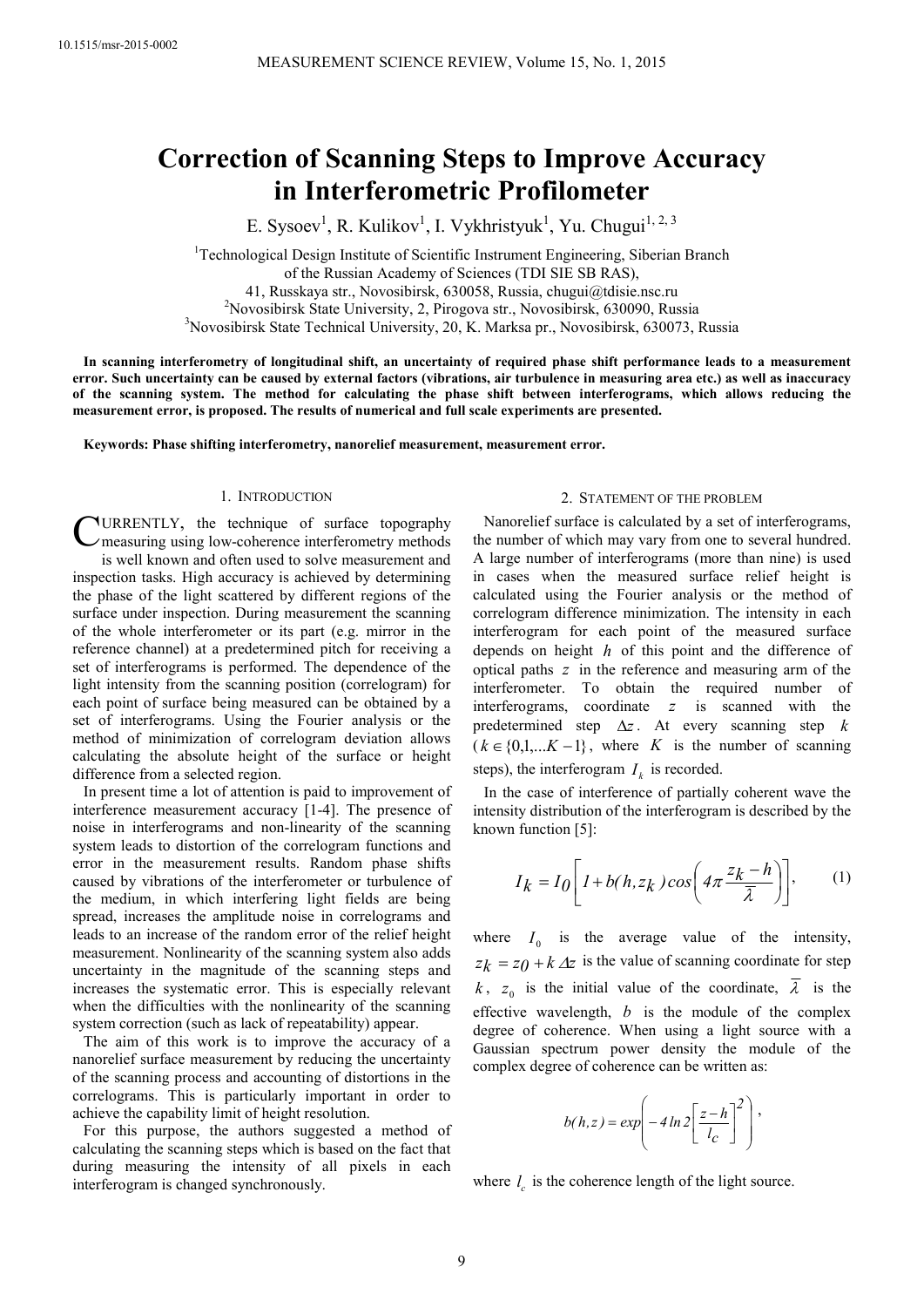Even at high scanning accuracy the difference between the value  $z_k$  and the real change  $\tilde{z}_k$  of the optical path can arise. This is due to the vibration or air turbulence inside the interferometer or in the measurement area.

As an example, Fig.1. shows results of simulation of correlogram in the selected point of the measured surface in the presence of random and systematic error in the phase shift between interferograms and in their absence.



Fig.1. Correlogram: a – in the presence of phase noise and nonlinearity of the scanning system,  $b -$  with regular scanning step without phase noise.

By above reasons, during scanning the main contribution to the error of the phase change is made synchronously for all points of the interferogram.

To reduce the measurement error in this paper we propose the method of calculating the scanning steps  $\tilde{z}_k$  by a set of interferograms and using these values under reconstruction of a surface nanorelief.

## 3. SCANNING STEPS CALCULATION

To eliminate the influence of nonuniformity of such parameters in the interferogram as background intensity, the scattering properties of the surface and contrast of the interference fringes, the normalization of the original set of interferograms is performed. For this purpose the normalization of signal amplitude in each correlogram is produced. Then, expression (1) describing the interferogram intensity is converted to the form:

$$
\hat{I}_k = \cos\left(4\pi \frac{\widetilde{z}_k - h}{\overline{\lambda}}\right).
$$

Problem of  $\tilde{z}_k$  calculation is solved by finding a scanning coordinate change between arbitrary interferograms from the resulting set. To determine the shift  $\Delta \tilde{z}_{m,n} = \tilde{z}_m - \tilde{z}_n$ between interferograms obtained by scanning steps *m* and *n*  $(m, n \in \{0,1,...K-1\}, m > n)$ , the point cloud *p* for all the points of the surface being measured is constructed in the *XY* plane by the following rule: *X* coordinate has value of point intensity in  $\hat{I}_m$ ,  $Y$  – point intensity in  $\hat{I}_n$ :

$$
p = (\hat{I}_m, \hat{I}_n) = \left( \cos \left( 4 \pi \frac{\tilde{z}_m - h}{\bar{\lambda}} \right), \cos \left( 4 \pi \frac{\tilde{z}_n - h}{\bar{\lambda}} \right) \right).
$$

The points of  $p$  lie on an ellipse centered at  $(0,0)$  and rotated around the axes *XY* on  $\pi/4$  as shown in Fig.2. The shift between the two different interferograms in a range of  $[0, \overline{\lambda}/2]$  can be determined from parameters of the ellipse:

$$
\Delta \widetilde{z}_{m,n} = \frac{\overline{\lambda} \arcsin(ab)}{4\pi}.
$$
 (2)



Fig.2. The locus of points  $p$  for the normalized intensities of two interferograms.

The presence of amplitude noise in the interferograms leads to "thickening" of point cloud (Fig.3.a)) and small range of variation in the height of the relief ∆*h* leads to the fact that the intensity in the interferogram changes within less than one fringe and *p* does not cover the whole ellipse, but only part of it (Fig.3.b)).



Fig.3. The point clouds in the presence of noise in the interferograms:

a) the interferograms used are from the full-scale experiment (noise level ~2.5% and  $\Delta h > \overline{\lambda}/2$ ),

b) the interferograms used are from the numerical experiment (noise level 2% and  $\Delta h = 0.075 \cdot \overline{\lambda}$ ).

In this regard, the uncertainty in determining the parameters of an ellipse is increasing, what in accordance with expression (2) leads to an increase of  $\Delta \tilde{z}_{m,n}$  calculation error.

#### 4. MODELING AND NUMERICAL EXPERIMENT RESULTS

To verify the proposed method the process of scanning of flat inclined surface was simulated. Intensity values in the interferograms were calculated in accordance with the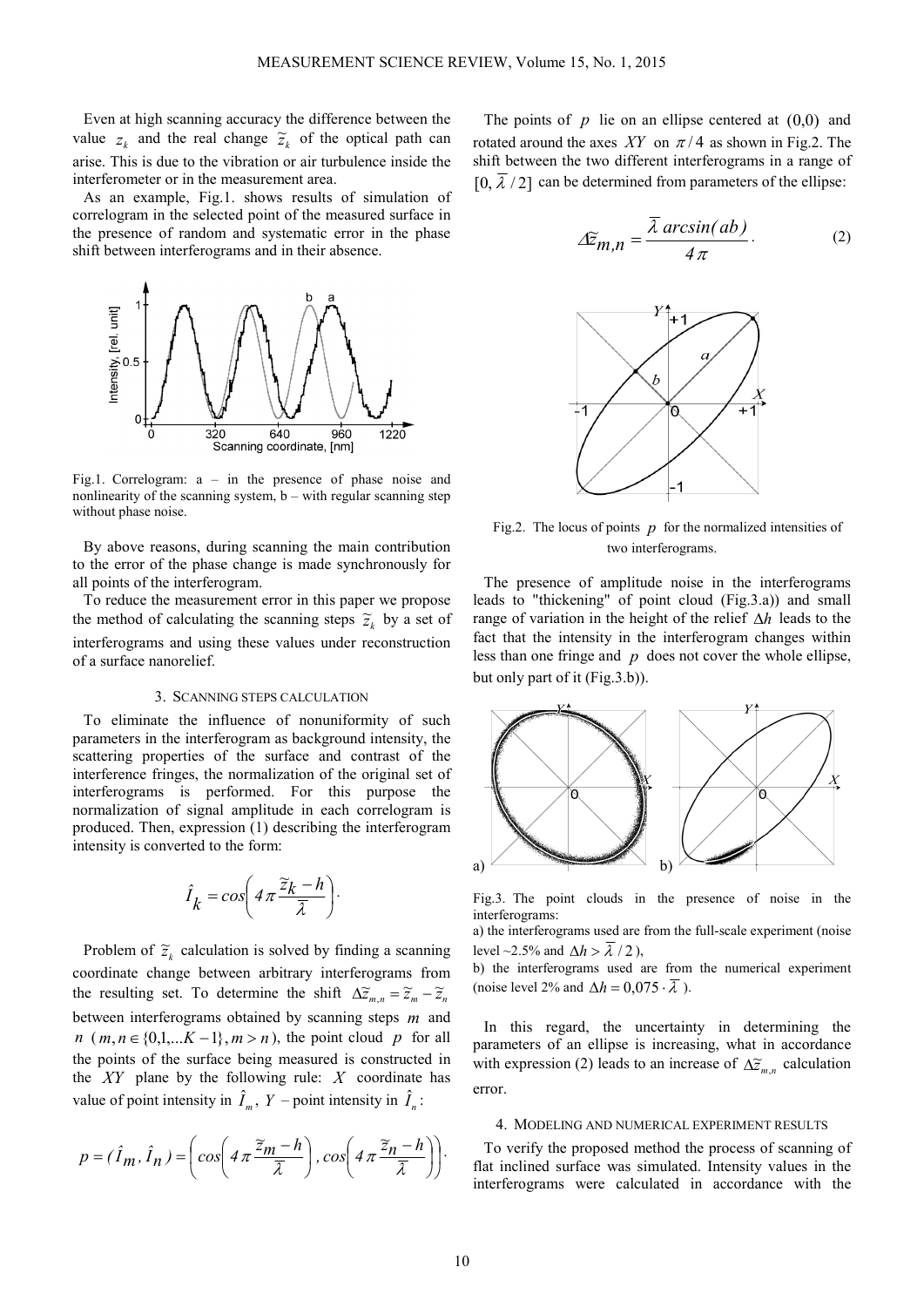expression (1). Measurement data contains  $K = 256$ interferograms. Interfering wave had effective wavelength  $\lambda = 640$  nm and coherent length  $l_c = 20$  um.

To analyze the error  $\varepsilon$  of  $\tilde{z}_k$  calculation, the noise level in interferograms and the slope of the scanning plane were varying, what leads to varying of the ∆*h* . Scanning step ∆*z* was set to 4 nm. Thus, in the model  $z_k = z_0 + k \Delta z$ ,  $k \in \{0,1,...K-1\}$ . Error  $\varepsilon$  was calculated as follows:

$$
\mathcal{E} = \sqrt{\frac{1}{K}\sum_{k=0}^{K-1} (\widetilde{z}_k - z_k)^2}.
$$

Fig.4. shows the dependence of ε on ∆*h* and different noise levels in interferograms.



Fig.4. The dependence of  $\varepsilon$  on  $\Delta h$  for different noise levels:  $a - 2 \frac{9}{6}, b - 1.5 \frac{9}{6}, c - 1 \frac{9}{6}.$ 



Fig.5. Correlogram in the absence of amplitude noise in the interferograms, scanning step 4 nm and phase noise  $\pm$  8 nm: a) without accounting of the phase shift uncertainty, b) after calculation of phase shifts by the proposed algorithm.

The graph shows that  $\varepsilon$  increases with decreasing of  $\Delta h$ and with increasing of amplitude noise level. However, under the condition  $\Delta h > \overline{\lambda}/4$  the influence of amplitude noise in interferograms on the  $\varepsilon$  is minor.

To evaluate the effect of the proposed technique for reducing the measurement error, the simulation of measurement process by the partially scanning correlogram method [6] was performed. Amplitude noise level in the interferograms was set to 0 %. Scanning position uncertainty on each step was set by random value in the range of  $\pm$  8 nm. This led to the appearance of the amplitude noise in the correlograms (Fig.5.a)). The level of noise does not exceed 3 %.

The result of correction is shown in Fig.5.b). Experiments have shown that the amplitude noise in the correlogram dropped to 0.1 % which, according to the dependence given in [6], leads to reducing the measurement error from 1.5 nm to 0.05 nm.

Reducing of the measurement error caused by the nonlinearity of the scanning system was estimated by simulation of the measurement of the flat inclined surface. Under condition of 10 % nonlinearity the maximal error of the relief calculation was reduced from 0.67 nm to 0.024 nm.

# 5. FULL-SCALE EXPERIMENT RESULTS

To verify the proposed method in full-scale experiment it was supposed to measure a flat surface and to compare a roughness of results. Measurements were carried out on an interference microscope MNP-1 [7] by the method of partially scanning correlogram. A silicon sample with nanostructure on the surface was used as a measurement object. The image of interferogram in the measurement field is shown in Fig.6. The area A inside the ellipse has roughness less than 50 picometers [8].



Fig.6. Image of interferogram in the measurement field.

The CCD camera Hitachi KP-F120CL was used for interferogram registration. The camera pixel size is  $6.45$  um  $\times$  6.45 um. The pixel size in the measurement area is equal to  $0.32 \text{ um} \times 0.32 \text{ um}$ . Noise ratio of registered interferograms is calculated as  $\sim$ 2.5 %.